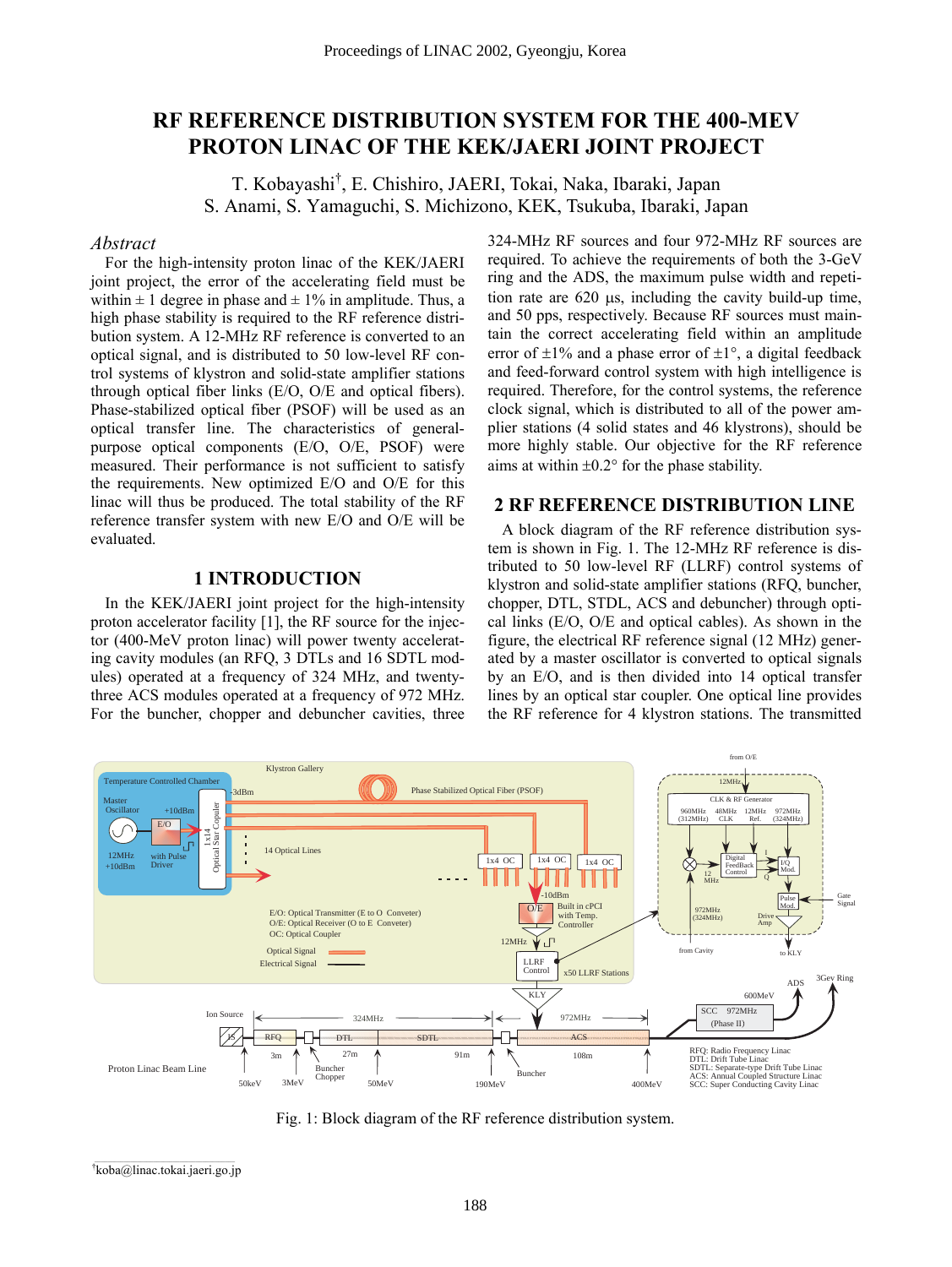optical signal is divided into 4 by an optical coupler. Each of them is received by an O/E and converted to an electrical signal at each station. The merits of optical transfer are: a) very low loss, b) free of electrical noise, and c) high stability against temperature change. All components of this distribution system will be installed into the klystron gallery.

The accelerating source RF (klystron driving signal) of 324 MHz or 972 MHz is generated by a VCXO with PLL synchronizing with the distributed 12-MHz reference at each local station. Although the fast-change phase jitter is suppressed by the VCXO, for very slow-change phase jitter stabilizing the temperature drifts very important.

To stabilize the amplitude and phase of the field in the accelerating cavity, a digital feedback and feed-forward technique is used in the LLRF control system [2]. This system controls I/Q components of the RF signal as shown in Fig. 1. The feedback and feed-forward control is performed by a combination of FPGAs (field programmable gate array) for fast and simple processing and DSPs (digital signal processor) for slow and complicate processing. At the present stage, a compact PCI (cPCI) bus module and a Windows OS system is used as an integrated development environment in order to make it easy for us to develop the software of FPGAs, DSPs and a CPU host.

## **3 PHASE-STABILISED OPTICAL CABLE**

Since the reference RF is delivered trough optical links, the phase stability directly depends on the characteristics of the optical components (E/O, O/E and optical fiber). For the optical transfer line, phase-stabilized optical fiber (PSOF) is required. The thermal coefficient of PSOF is generally less than 1 ppm/°C, while that of normal fiber is about 6 ppm/°C. In order to reduce the thermal coefficient, the silica optical fiber is coated with a liquid-crystal polymer, of which the thermal-expansion coefficient is negative [3]. For this linac with a total distance of about 300 meters, the dispersion and power loss in PSOF are negligible for both 1.31 µm and 1.55 µm wavelengths of the Distributed Feed Back (DFB) laser.

There are two types in PSOF: one manufactured by Sumitomo Electric Ind. Ltd Japan; the other by Furukawa Electric Ind., Ltd Japan. However, these days, only Furukawa Electric Ind. Ltd Japan manufactures PSOF.

The temperature dependence of the transmission delay time of both the Sumitomo and Furukawa PSOF was measured. The result is shown in Fig. 2. About 1 ppm/°C and 0.4 ppm/°C were obtained at temperature from 25 °C to 30 °C, respectively. The characteristics of all measured fibers of the same type agree with each other. No remarkable difference was observed between 1.31 µm and 1.55 µm wavelength transmission. Our results are different from published data in [3][4]. Although the reason for the difference is no evident, it is considerable that the characteristic depends on whether the cable is tightly or loosely rolled on a drum.

The room temperature will be controlled at  $27 \pm 2$  °C during operation. When the thermal coefficient is 0.4 ppm/ ${}^{\circ}C$ , a room-temperature change of  $\pm 2$   ${}^{\circ}C$  induces about a  $\pm 0.4^{\circ}$  phase change for 300-m transmission at 972 MHz RF. This characteristic does not satisfy the required stability. In order to keep the phase change due to the optical cable within  $\pm 0.05^{\circ}$ , the temperature change of the PSOF should be controlled to be  $\pm 0.2$  °C by a cooling water system.



Fig. 2: Measured temperature dependence of the transmission delay time of the PSOF.

## **4 OPTICAL TRANSMITTER/RECEIVER**

With respect to the required stability, Ortel 3540A and 4510A, which are widely used for analogue signal transfer, are candidates as required E/O (optical transmitter) and O/E (optical receiver), respectively. There are few other candidates matching the required performance. In our use, however, Ortel's E/O or O/E has some mismatches; for example, they are suitable for use with higher frequency (12 MHz is too low), the O/E has to be very compact in order to be installed into the cPCI module of the digital feedback system, etc. Thus new optimized E/O and O/E for this linac were designed. A trial product E/O ( $\lambda = 1.55$  µm) was produced by Graviton Ind. Ltd Japan [6], which is called Graviton LD-1500 in this paper.

The stability characteristics of the Ortel 3540A, 4510A and Graviton LD-1500 were measured. Figure 3 shows the long-term phase stability in 324 MHz signal transmission through the optical link. A phase stability of  $\pm 0.04^{\circ}$  $(\pm 0.12^{\circ}$  for 972MHz) was obtained for about 6 hours. Figure 4 shows the temperature dependence of the delay time of the E/O and O/E. The thermal coefficients of Ortel E/O and O/E are 0.75 and 1.25 ps/°C, respectively, and that of the Graviton E/O is  $0.5 \text{ ps} / \text{°C}$ . From these results, it is needed that the E/O should be operated in a thermal chamber. On the other hand, an O/E is to be built in the cPCI module of the digital feedback system at every drive station. It should be equipped with a peltier device for temperature control.